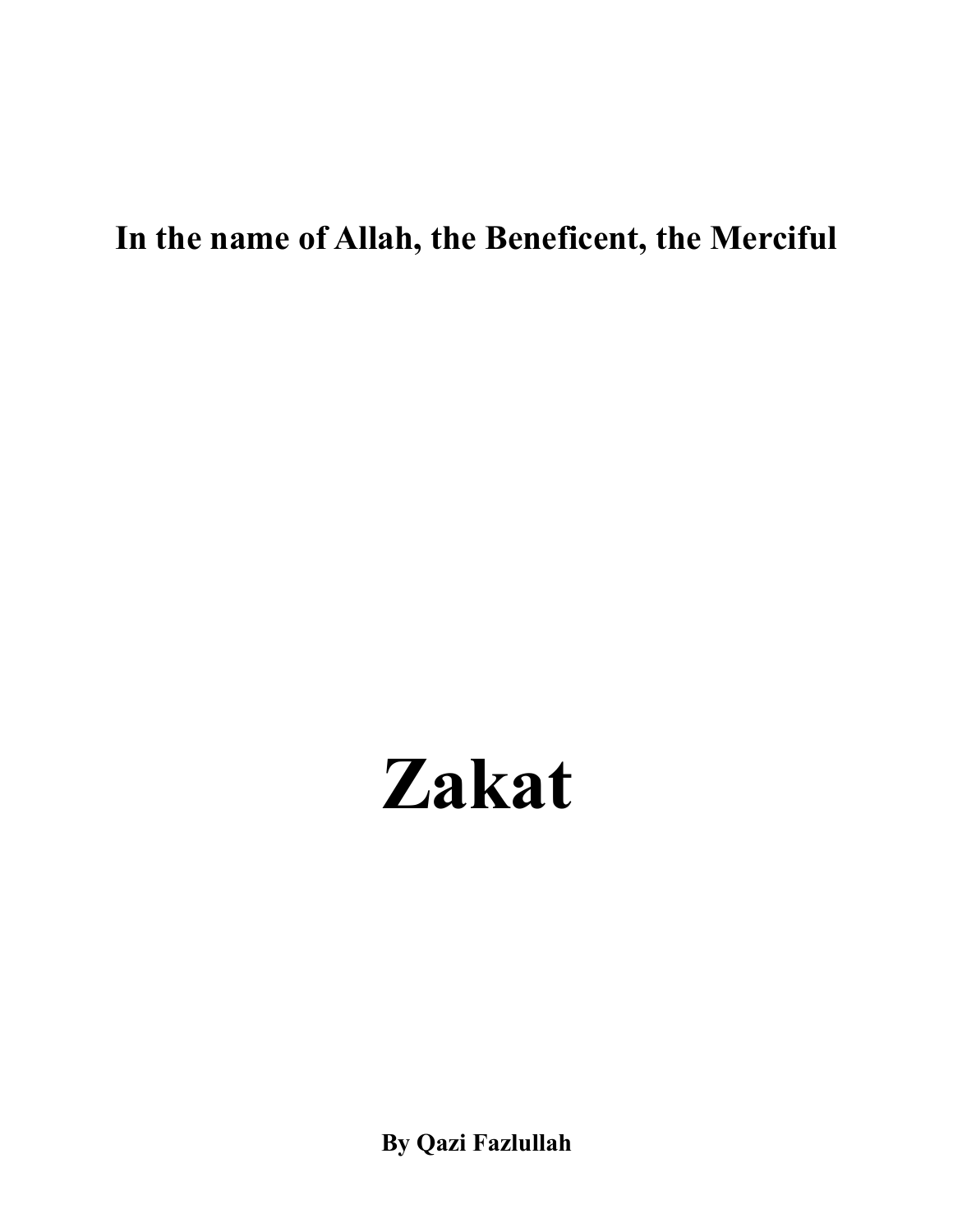"Zakat" is a mandatory financial rite, and one of the five pillars of Islam. It must be paid by anyone who owns certain kinds of wealth or valuables whose value is at least equal to the limit of Nisab.

Nisab means the minimum amount fixed by Islamic Shariah for certain kinds of wealth and valuables.

## **Terms and Conditions**

- 1. Zakatable assets must be at least equivalent to Nisab.
- 2. Zakatable assets at least to the limit of Nisab must be in the ownership of a person for one lunar year.

### **Zakatable Assets and its Nisab**

- 1. **Gold:** The Nisab for gold is 3 oz. or 100 g.
- 2. **Silver:** The Nisab for silver is 21 oz. or 700 g.
- 3. **Cash:** The Nisab for cash is an equivalent to the value of the Nisab of silver. The evaluation on the basis of silver was the practice of all the Sahabas, Imams, and Rulers, therefore most Muslims have to pay Zakat. Since the price of silver is less than that of gold, it is easier for larger number of people to contribute.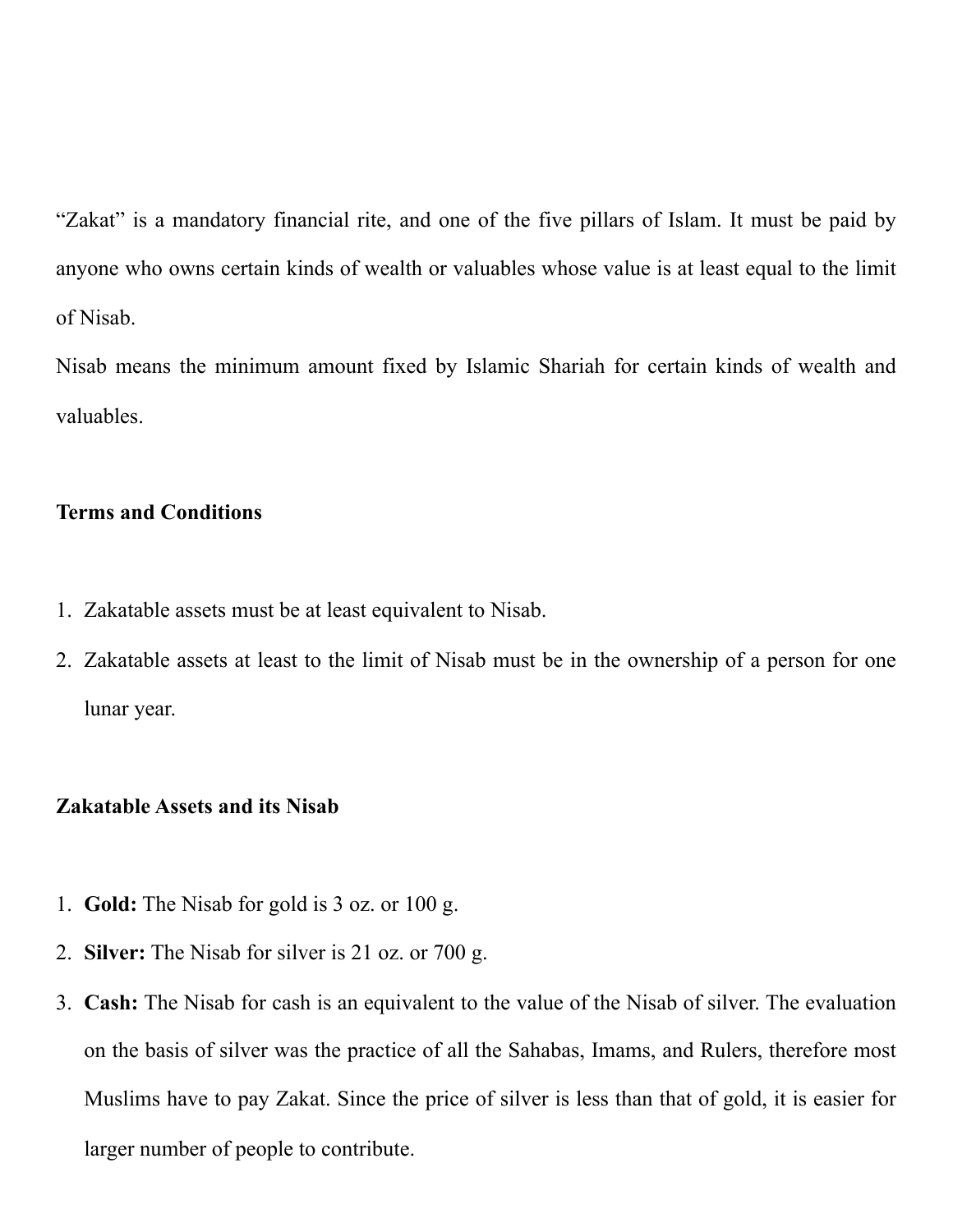4. **Merchandise and Inventories:** The Nisab for merchandise and inventories is the same as the Nisab for cash.

**Note:** Stocks and shares are considered the same as cash and inventories. However, tools, equipment and machinery used in business are excluded from Zakat deduction. This means they are not Zakatable.

### **Important Issues in Zakat**

- 1. If a person owns wealth or the above-mentioned valuables or merchandise in an amount less than Nisab, he is not bound to pay Zakat.
- 2. If a person owns Nisab, but it suddenly fell below the Nisab limit, then the due date for Zakat is delayed for one year from the day when it reaches the Nisab limit again.
- 3. A person may fix his own due date for Zakat payment; however, it must be on the basis of the lunar calendar and that date will be his due date for payment every year. For example, a person who fixed the first of Ramadan as his or her due date shall use this date to calculate his or her Zakat every year.
- 4. A person has to pay Zakat on "all" his/her owned assets on this due date and not on just the basis of his/her earnings.
- 5. If a person's wealth fluctuates (increases and decreases rapidly) during the year but he has been the owner of Nisab for the whole year, and his wealth never reduced below the level of Nisab, he/she may pay Zakat for all the owned wealth on the due date. This is because to keep track of every single increase and decrease during the year is not practical.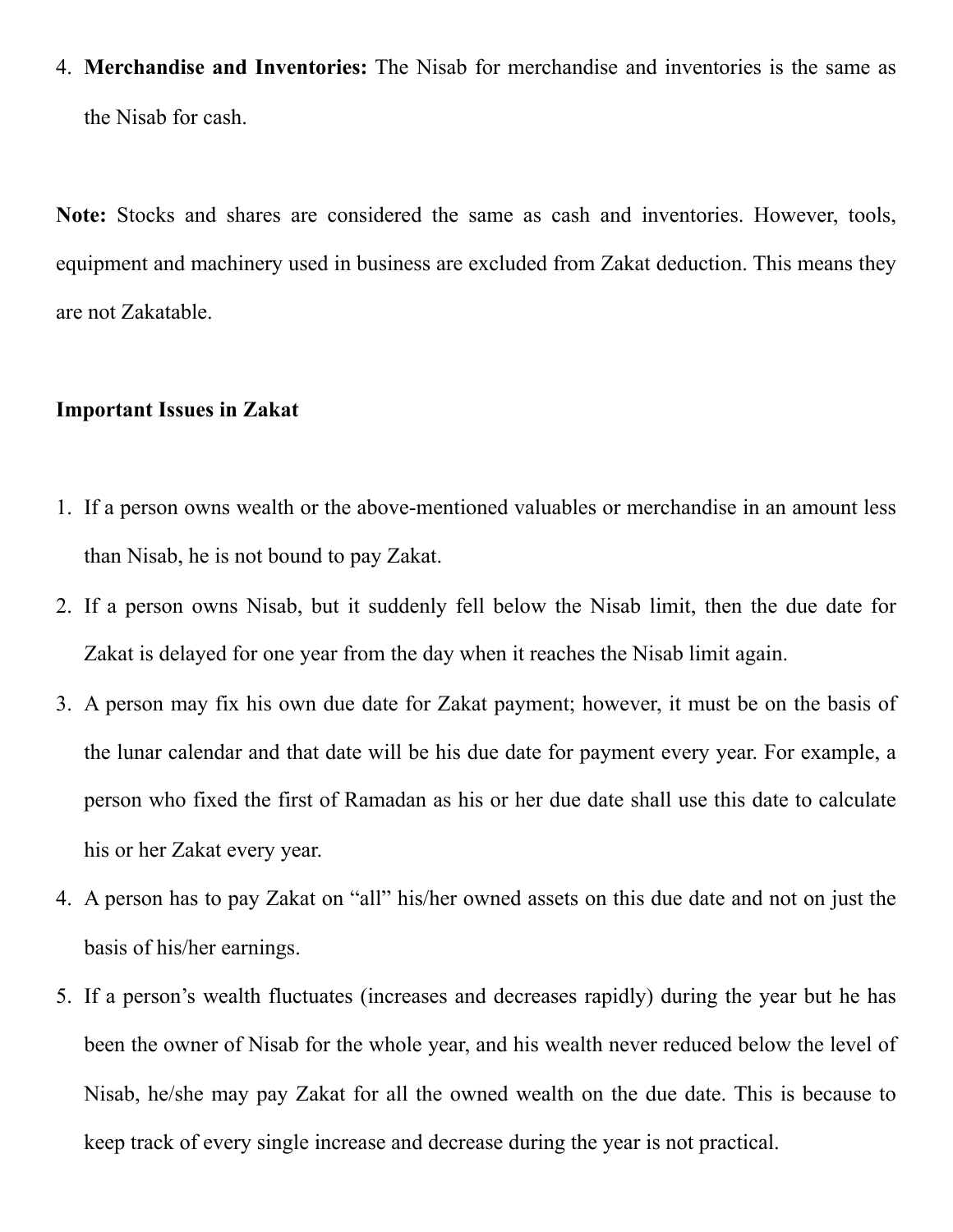- 6. According to Imam Abu Hanifa, Zakat is not a wealth tax but a type of worship (Ibadat). Therefore, a minor or an insane individual having wealth is not bound to pay Zakat. However, Imam Malik, Shafi and Ahmed state that the individual's guardian must pay Zakat for their wealth.
- 7. There is no Zakat on land or homes as long as they are not for business purposes (meaning the person is not in the real estate business)
- 8. All due loans are to be dropped from the assets and then Zakat is to be paid from the rest.
- 9. All jewelry other than gold and silver, no matter how precious and valuable, is not Zakatable. However, this exemption is not valid if it is owned for business purposes.
- 10.According to Imam Abu Hanifa, Zakat is mandatory on all and any form of gold and silver used by women. However, Imam Shafi and Imam Ahmed state that there is no Zakat on gold and silver that a woman is using.
- 11.If a person owns more than one type of a Zakatable item, which is not equal to Nisab if evaluated separately. However, if they collectively exceed the level of Nisab, then the items are Zakatable.
- 12.If a person has lent money or any Zakatable item to another person and the debtor never denies repaying his creditor, then Zakat is to be paid for that wealth as well.
- 13.A creditor cannot ask a debtor to accept the amount owed as Zakat even though the debtor is eligible to receive Zakat. The intention for Zakat and payment at the same time is a must. If the creditor wishes to benefit the debtor, he/she should give the amount to the debtor physically and then ask him/her to repay the same back to him for the amount he owes him.
- 14.Zakat must be given to those eligible as mentioned in verse 60, chapter 9 of Surah Taubah, "Verily, 'Sadaqat' (the mandatory ones) are only for the 'Fuqarah' (poor people having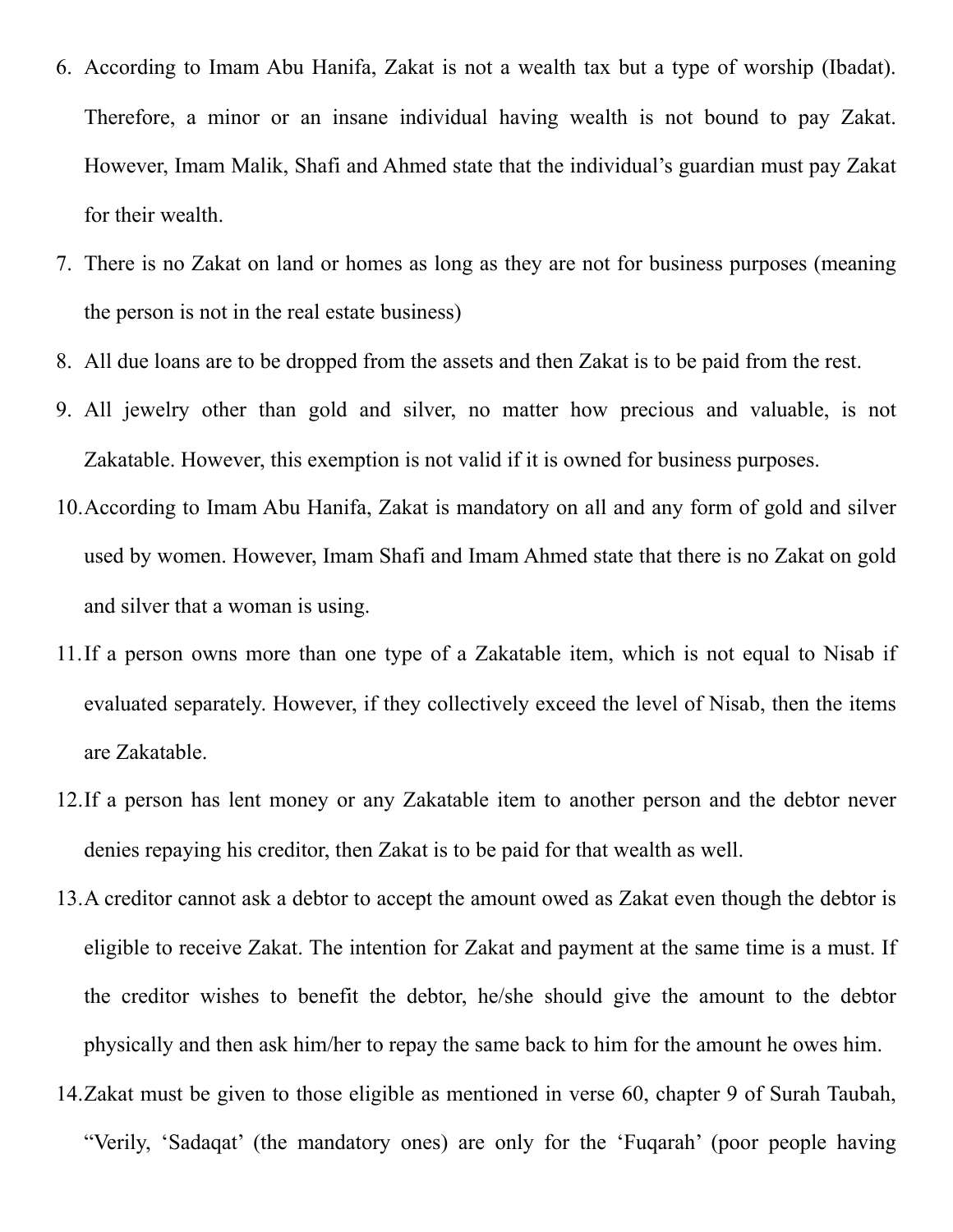nothing and do not ask for); and 'Masakin' (poor people having very little, and they are asking and begging for); and the employees collecting Zakat; and to attract the hearts of those who have been inclined towards Islam; and to free the captives; and for those in debt (for a legitimate cause); and (for those) in the path/cause of Allah (who fight a holy war); and for the wayfarer (a traveler who is cut off from everything), a duty imposed by Allah. And Allah is All-Knower, All-Wise."

**Note:** All these people mentioned must be Muslims.

All prominent 'Fuqaha' (scholars of Islamic Shariah who are considered an authority in matters related to Shariah) have *not* generalized the words "in the path/cause of Allah" to mean that Zakat is payable for the burial of dead Muslims, the construction of a Mosque, hospital, road, bridge, or purchasing land for something, etc. These are the collective responsibilities of the Muslim ummah, and for those who are rich. Since Zakat must be a transfer of ownership and possession of Zakat money to the afore-mentioned people.

Only Allamah Kasani of the Hanafi School of Thought generalized it to that meaning, but all the other scholars hold that had that been the case, then Allah would not have explicitly mentioned the list of eight categories eligible for Zakat in detail. If Allah had said, "Verily, 'Sadaqat' is in the cause of Allah", then the scholars would have explained the cause, and would have generalized it to the mentioned categories, and all other good causes.